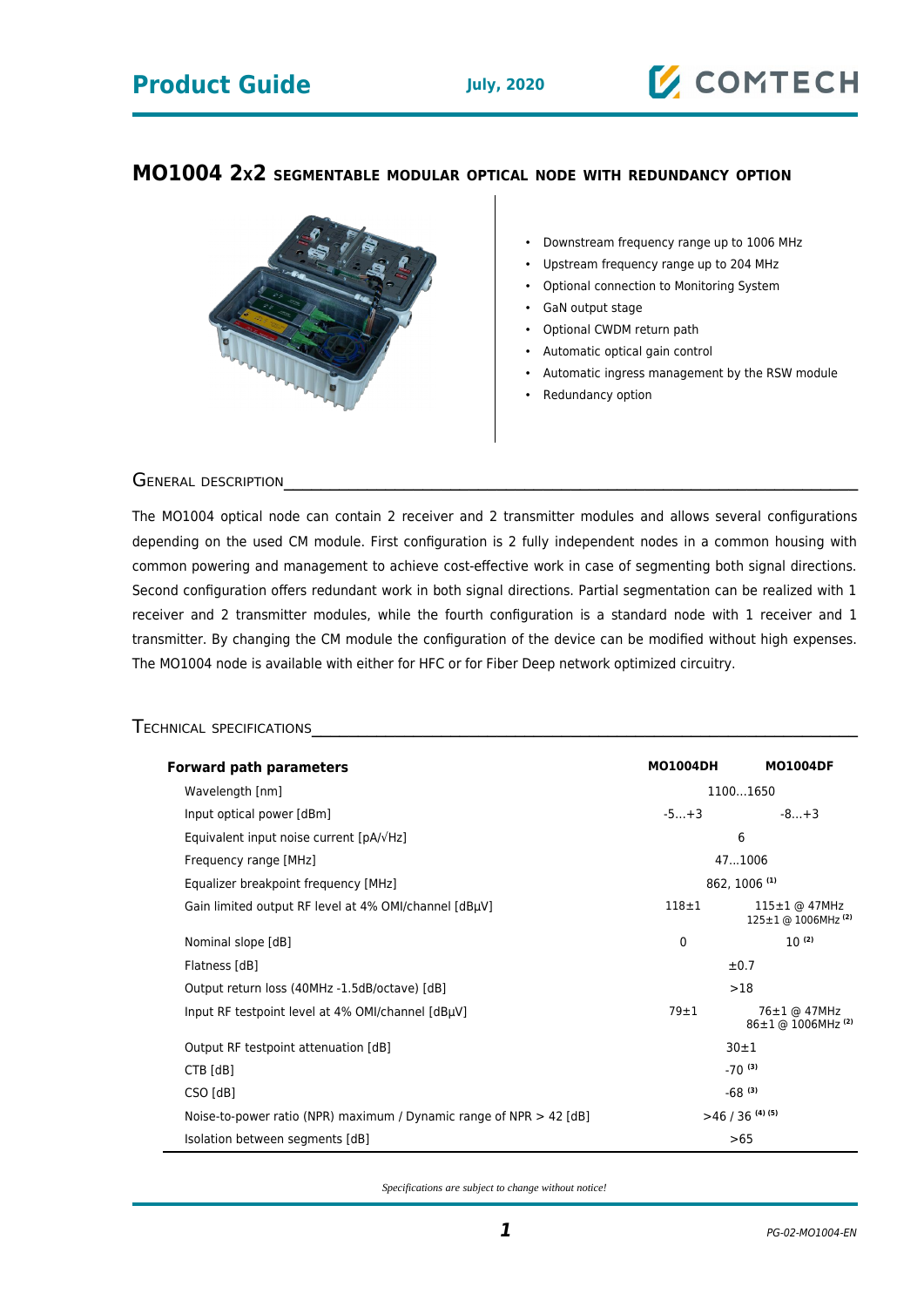

#### **Reverse path parameters**

| Output optical power [mW]                                             | 2, 4 $(3, 6$ dBm $)$ <sup>(6)</sup>  |  |
|-----------------------------------------------------------------------|--------------------------------------|--|
| Wavelength [nm]                                                       | 1310 DFB, 12701610 CWDM              |  |
| Frequency range [MHz]                                                 | 5204                                 |  |
| Diplex filter [MHz]                                                   | 65/85, 85/105, 204/258               |  |
| RF input level (10% OMI/channel) [dBµV]                               | $78 \pm 1$                           |  |
| Flatness [dB]                                                         | ±0.5                                 |  |
| Input return loss (40MHz -1.5dB/octave) [dB]                          | >18                                  |  |
| Reverse path RF testpoint level [dBµV]                                | $70+1/-2$ (7)                        |  |
| Ingress control switch (RSW) states                                   | 0dB/-6dB/-50dB, 0dB/-6dB/-50dB/HPF20 |  |
| Noise-to-power ratio (NPR) maximum / Dynamic range of NPR $>$ 36 [dB] | $45/9^{(8)}$                         |  |
| Isolation between segments [dB]                                       | >75                                  |  |
| <b>General parameters</b>                                             |                                      |  |
| RF connector                                                          | 5/8"                                 |  |
| Optical connector                                                     | SC/APC, EURO2000                     |  |
| Power supply voltage [VAC]                                            | $\sim$ 3065; $\Pi$ 3590              |  |
| Maximum power consumption [W]                                         | 49                                   |  |
| Maximum current food through [A]                                      | 1 N                                  |  |

Maximum current feed-through [A] 10 Hum modulation [dB] 70 Screening factor [dB] 80 Degree of protection and the control of the control of the control of the control of the control of the control of the control of the control of the control of the control of the control of the control of the control of th Temperature range [°C]  $\blacksquare$ Dimensions [mm] 275x200x175 Weight [kg] 5.2

(1) Defined by pluggable alignment modules

(2) Slope breakpoint frequency is adjustable via jumper (862 MHz or 1006 MHz)

(3) 60 dBmV at 1000 MHz, 22 dB extrapolated tilt, 79 analog + 75 digital channels (-6 dB offset)

(4) Measured with flat full spectrum load between 47 and 1006 MHz, 1.8% OMI/ch, received power -2 dBm

(5) NPR<sub>max</sub> at output level of 40 dBmV/ch

(6) 4 mW (6 dBm) output optical power is available only in case of CWDM reverse path lasers

(7) Value measured at 10% OMI/ch

(8) Measured with flat full spectrum load between 5 and 204 MHz, received power -6 dBm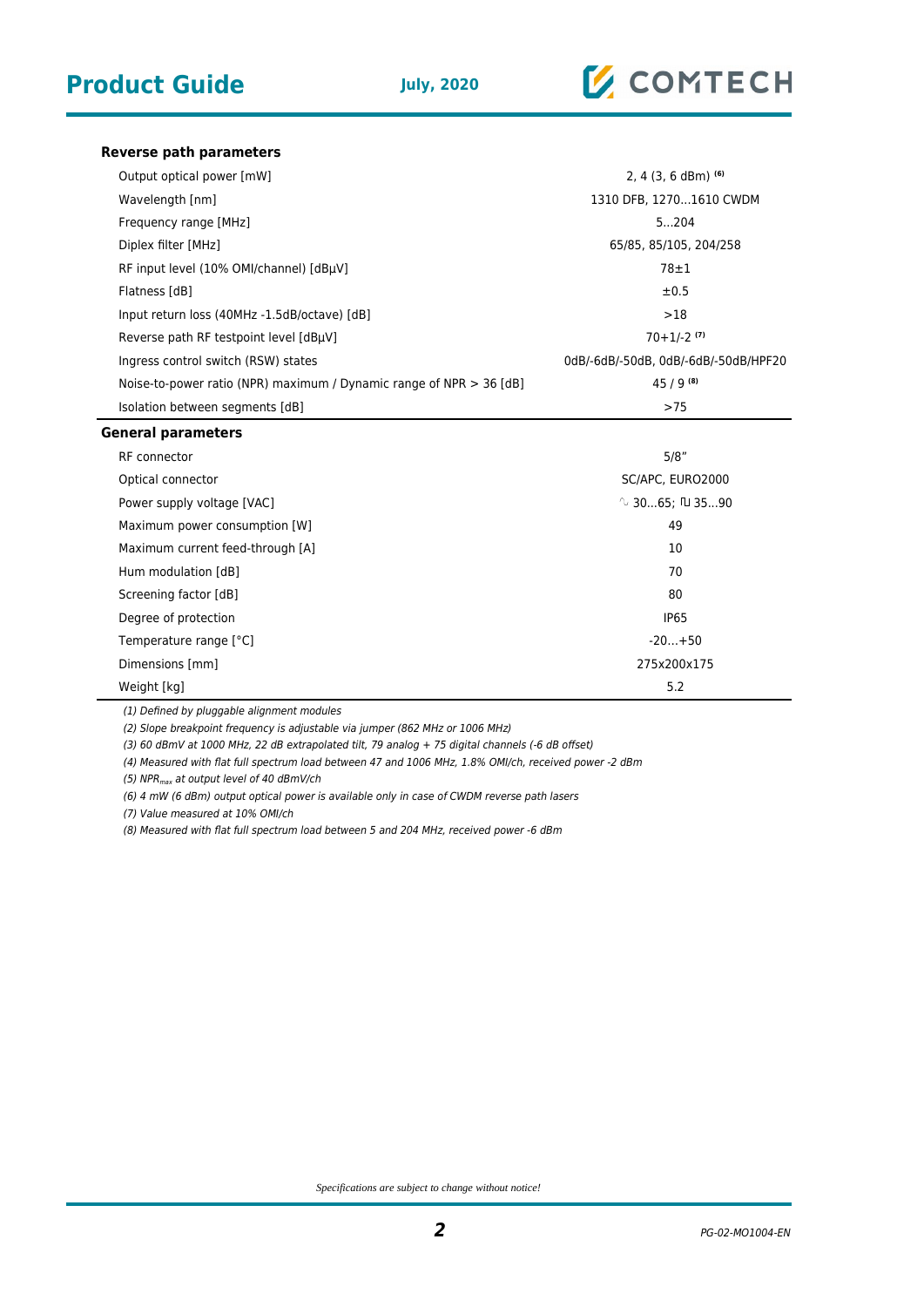# **Product Guide July, 2020**

# **Z** COMTECH

BLOCK DIAGRAM